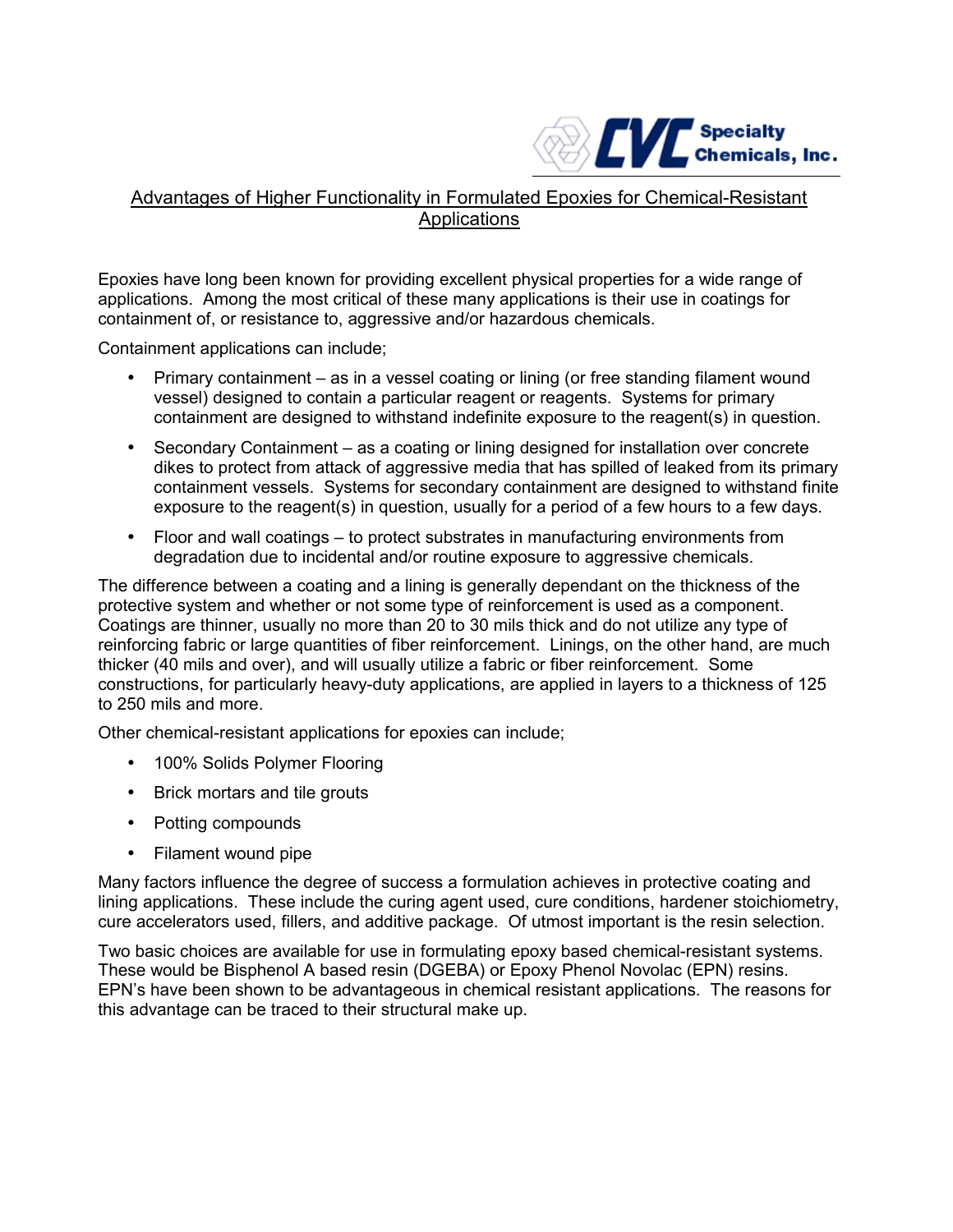

If we compare manufacturing processes for DGEBA and EPN's, we see why EPN's have distinct advantages for chemical-resistance.

Bisphenol A is the starting phenolic for the most widely used DGEBA resin and is made via reaction of phenol with acetone. This sequence is shown in Figure 1. In current commercial processes Bisphenol A is supplied for epoxy resin production at greater than 98% difunctional content.



## **BISPHENOL A SYNTHESIS**

(figure 1)

Phenol novolacs are reaction products of phenol and formaldehyde. Because formaldehyde is smaller that acetone and less hindered in its reaction with phenol, multiple formaldehyde reactions on phenol and multiple condensations with phenol can occur as illustrated in Figure 2. Conversion of Bisphenol A to the epoxy yields substantially a liner resin with a maximum

(Figure 2)

# **NOVOLAC SYNTHESIS**



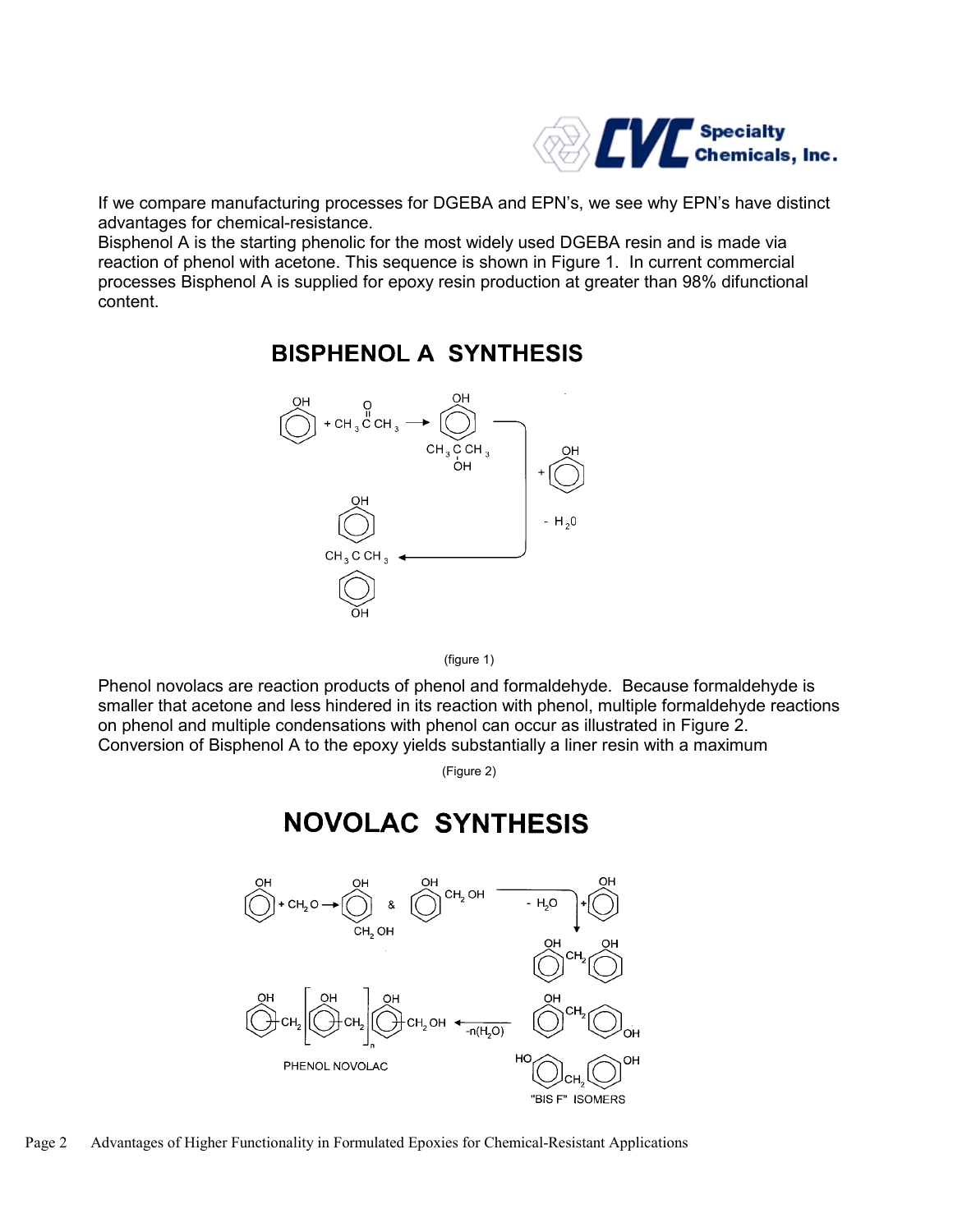

functionality of two. The epoxidation of phenol novolacs yields a mixture of di- and poly-functional resins as shown in figure 3.



(Figure 3)

As a consequence of the higher functionality inherent in EPN resins, higher crosslink density is attained. Higher crosslink density will generally result in cured products with greater resistance to chemical attack and increased thermal resistance. Also, it has been shown that higher functionality EPN resins will show increased chemical resistance over similar EPN resins with lower average functionality.

Production processes used at CVC have been shown to yield a family of EPN resins with higher functionality and lower viscosity than their competitive offsets. The reason for this is better process control at CVC, which limits the amount of advancement that occurs in epoxidation reactions. Advancement reactions produce very high molecular weight epoxies that decrease the average functionality of a product and cause higher viscosity. Table 1 shows test results comparing Epalloy 8230 and several competitive Bisphenol F type resins. The table compares difunctional and trifunctional content (with sub grouping for isomer content), average functionality  $(f_n)$ , epoxide equivalent weight (EEW), and viscosity. These data clearly show the advantage of the CVC process to provide lower viscosity resin at equivalent functionality, or higher functionality resin at equivalent viscosity.

Page 3 Advantages of Higher Functionality in Formulated Epoxies for Chemical-Resistant Applications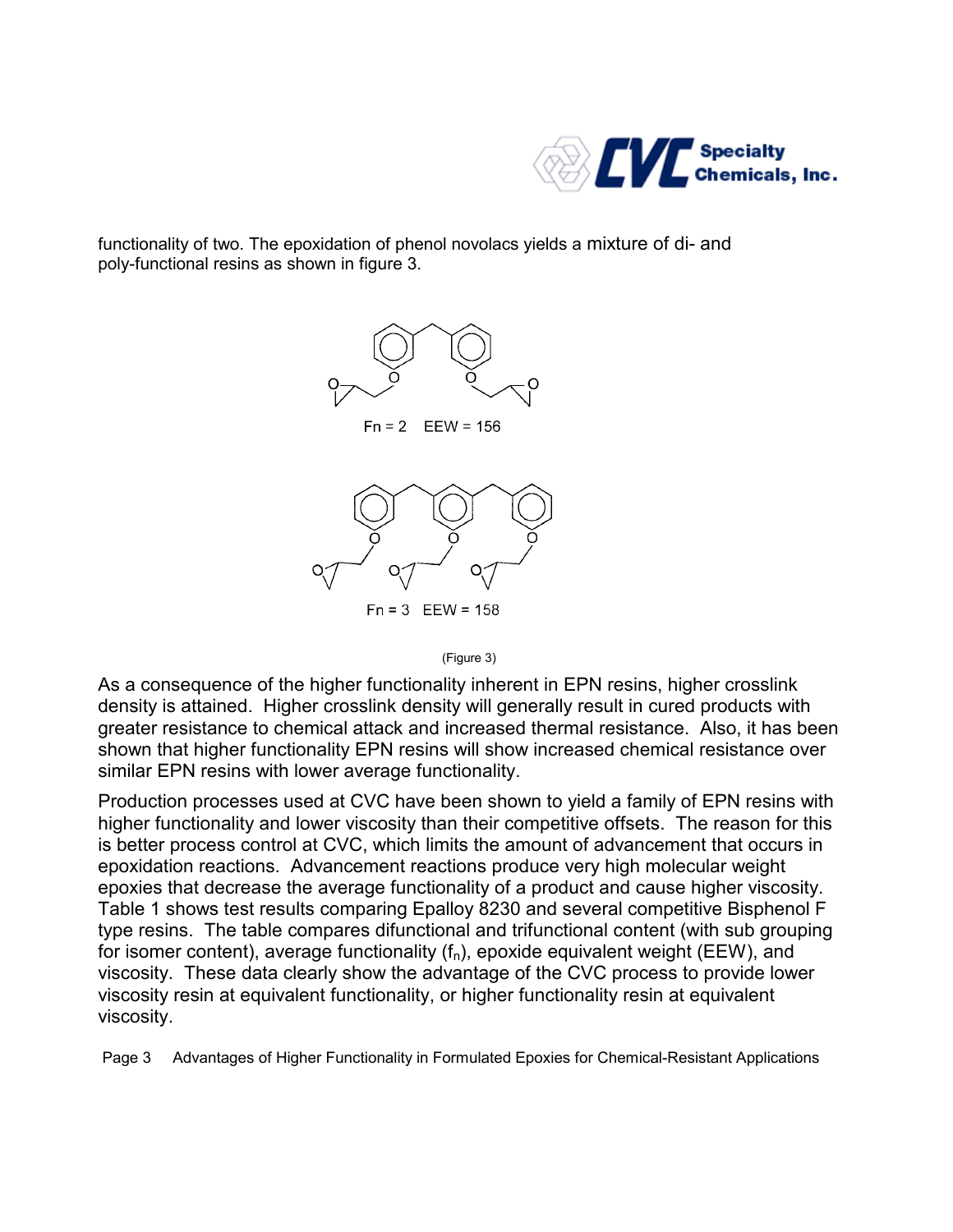

### **Table 1 Comparative Analysis of Bis F Epoxy Resins**  % Distribution within Resin

| Isomer                          | <b>EPALLOY</b><br>8230 | Resin A | Resin B | Resin C | Resin D   | Resin E |
|---------------------------------|------------------------|---------|---------|---------|-----------|---------|
| Difunctional                    |                        |         |         |         |           |         |
| 0,0'                            | 25.8                   | 25.8    | 25.1    | 23.4    | 28.1      | 23.1    |
| o, p'                           | 34.2                   | 33.7    | 38.3    | 40.7    | 49.4      | 36.1    |
| p, p'                           | 11.3                   | 17.4    | 14.7    | 18.5    | 17.2      | 12.5    |
| Total                           | 71.3                   | 79.2    | 78.1    | 82.6    | 94.7      | 71.7    |
| Trifunctional                   |                        |         |         |         |           |         |
| 0,0'                            | 5.8                    | 2.3     | 2.1     | 1.8     | 0.3       | 4.9     |
| o, p'                           | 6.9                    | 2.7     | 2.4     | 2.4     | 0.3       | 5.9     |
| p, p'                           | 2.2                    | 1.2     | 1.2     | 1.3     | 0.2       | 2.8     |
| Total                           | 14.9                   | 6.2     | 5.7     | 5.5     | 0.8       | 13.6    |
| Average fn                      | 2.16                   | 2.06    | 2.07    | 2.06    | 2.01      | 2.14    |
| $EEW$ (g/eq.)                   | 164.5                  | 170.7   | 174.0   | 168.5   | <b>NA</b> | 172.8   |
| Visc (cps@25 $\rm ^{\circ}C)$ ) | 3430                   | 3550    | 4500    | 3450    | ~1200     | 5850    |

Comparing the performance of Epalloy 8230 (average functionality = 2.15) and Epalloy 8250 (average functionality = 2.6) with a variety of curing agents, we can see an increase in glass transition temperatures as expected.

Chart 1 compares the Tg of 8230 and 8250 cured with various curing agents, cured for 48 hours at RT followed by 2 hours at 60°C. Results show higher Tg with 8250.

Chart 2 compares Tg of 8230 and 8250 with those same curing agents after a six-month RT cure. Again, Results show higher Tg with 8250.

Chart 3 compares the Tg of the Epalloy series as we progress from the lower functionality Epalloy 8220 to higher functionality Epalloy 8330. Samples in this example were cured with PACM (para-amino cyclohexyl methane) for 2 hours at 120°C. Results clearly show how Tg increases with increasing functionality.

Page 4 Advantages of Higher Functionality in Formulated Epoxies for Chemical-Resistant Applications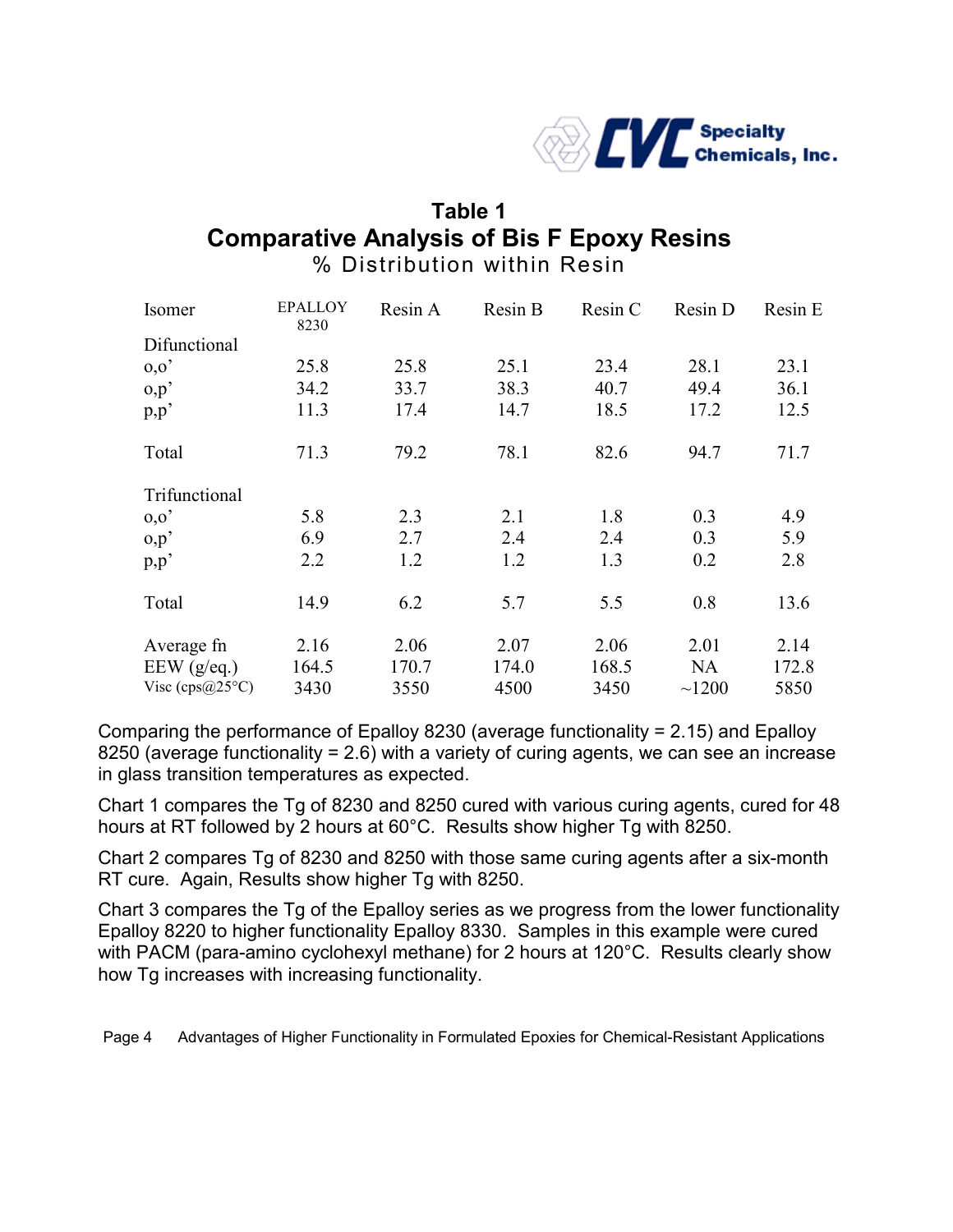



**Comparison of Tg, 8230 v. 8250**

Chart 1

Page 5 Advantages of Higher Functionality in Formulated Epoxies for Chemical-Resistant Applications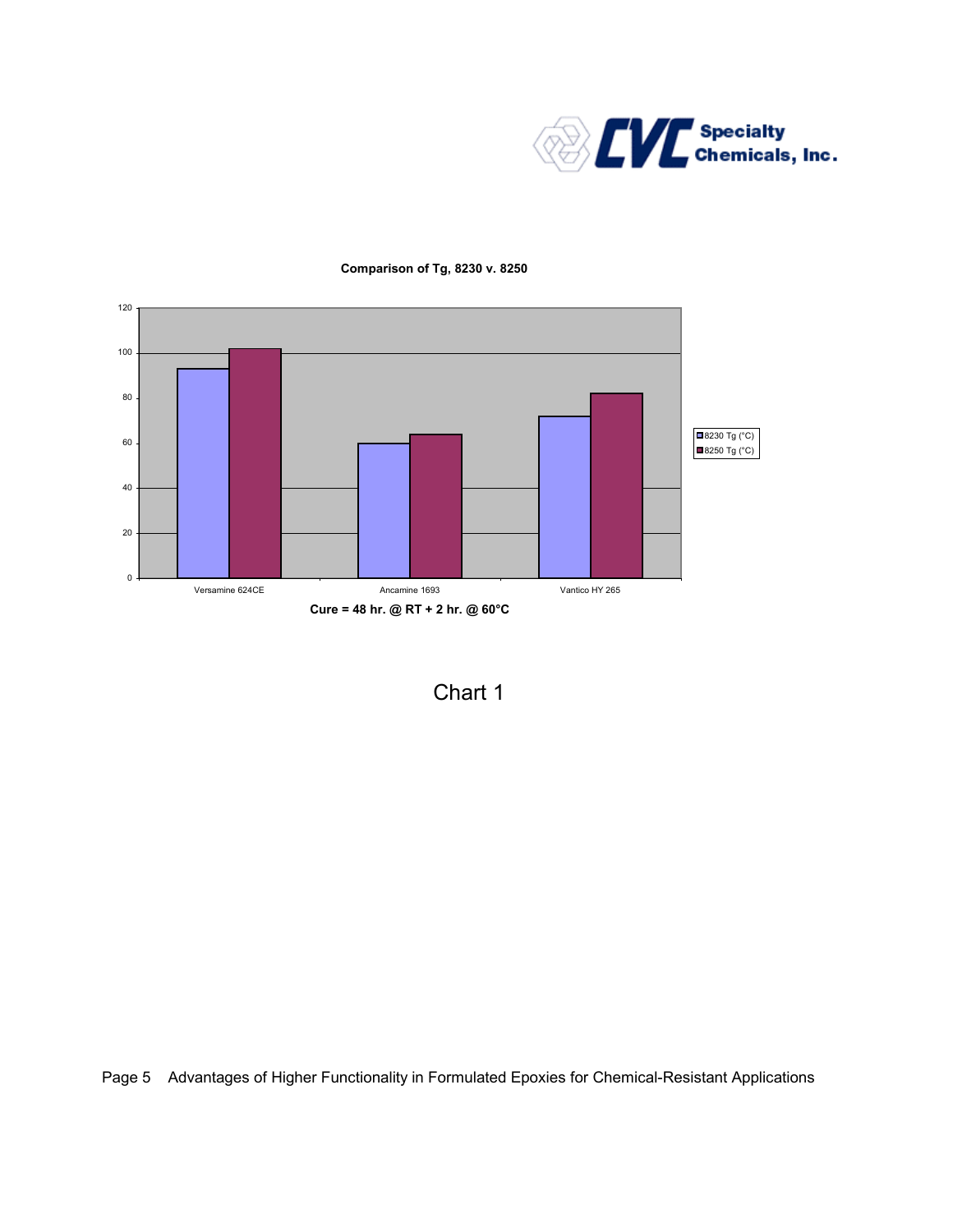

```
Comparison of Tg, 8230 v. 8250
```


Chart 2

**EPN Tg's Cured w/PACM 2 hours at 120°C**



Chart 3

Page 6 Advantages of Higher Functionality in Formulated Epoxies for Chemical- Resistant Applications